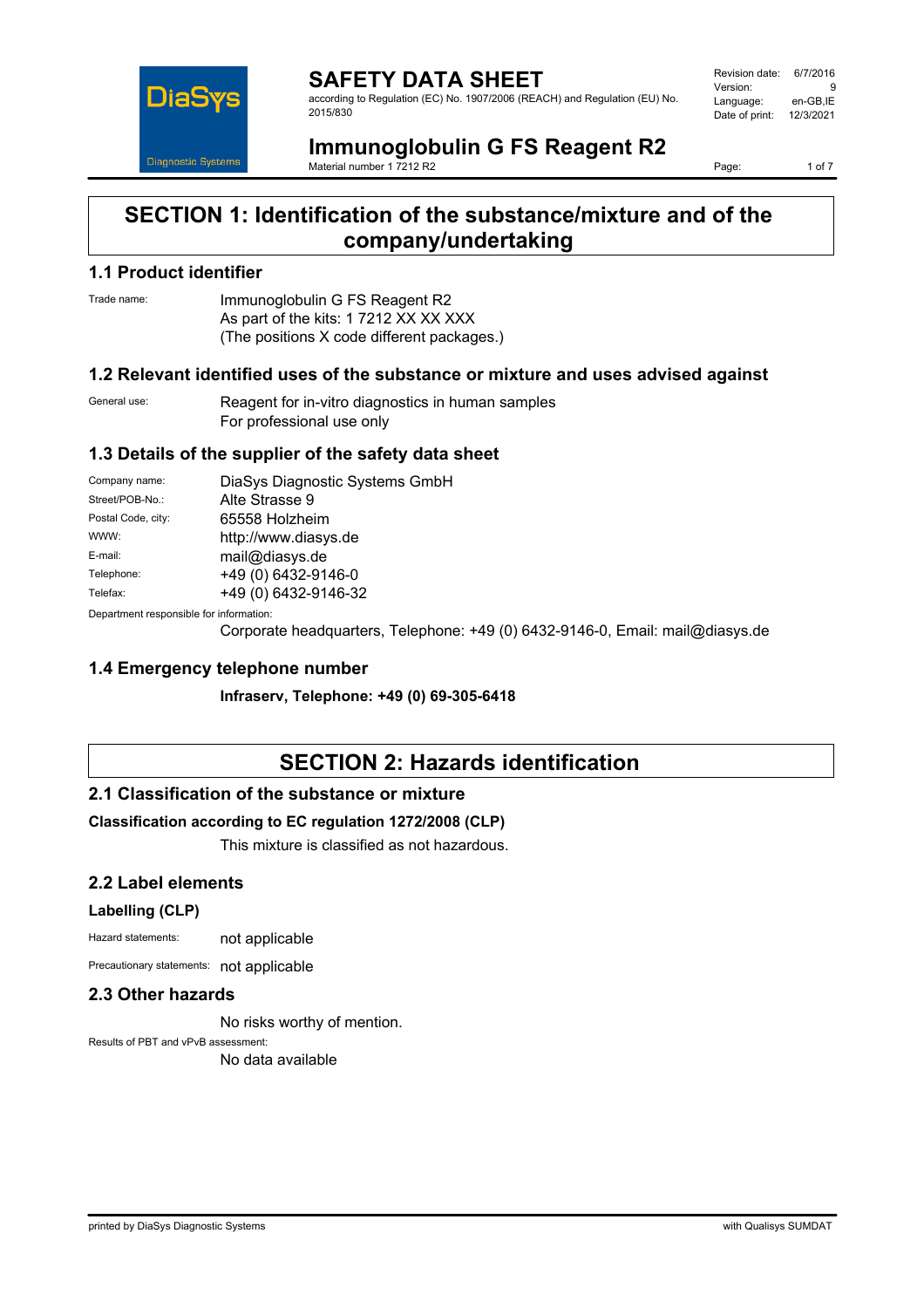

#### **SAFETY DATA SHEET** according to Regulation (EC) No. 1907/2006 (REACH) and Regulation (EU) No. 2015/830

| Revision date: | 6/7/2016  |
|----------------|-----------|
| Version:       | q         |
| Language:      | en-GB.IE  |
| Date of print: | 12/3/2021 |
|                |           |

**Immunoglobulin G FS Reagent R2** Material number 1 7212 R2

Page: 2 of 7

# **SECTION 3: Composition / information on ingredients**

## 3.1 Substances: not applicable

## **3.2 Mixtures**

Chemical characterisation: Aqueous solution of inorganic salts and organic compounds.

Additional information: Preparation does not contain dangerous substances above limits that need to be mentioned in this section according to applicable legislation. Contains Sodium azide (0.95 g/L) as preservative.

## **SECTION 4: First aid measures**

## **4.1 Description of first aid measures**

In case of inhalation: Provide fresh air. Seek medical treatment in case of troubles.

- Following skin contact: Change contaminated clothing. Remove residues with water. In case of skin reactions, consult a physician.
- After eye contact: Immediately flush eyes with plenty of flowing water for 10 to 15 minutes holding eyelids apart. In case of troubles or persistent symptoms, consult an opthalmologist.
- After swallowing: Rinse mouth thoroughly with water. Induce vomiting. Have victim drink large quantities of water, with active charcoal if possible. Seek medical attention. Never give anything by mouth to an unconscious person.

#### **4.2 Most important symptoms and effects, both acute and delayed**

No data available

#### **4.3 Indication of any immediate medical attention and special treatment needed**

Treat symptomatically.

## **SECTION 5: Firefighting measures**

#### **5.1 Extinguishing media**

Suitable extinguishing media:

Product is non-combustible. Extinguishing materials should therefore be selected according to surroundings.

#### **5.2 Special hazards arising from the substance or mixture**

Fires in the immediate vicinity may cause the development of dangerous vapours. In case of fire may be liberated: Nitrogen oxides (NOx), carbon monoxide and carbon dioxide.

## **5.3 Advice for firefighters**

Special protective equipment for firefighters:

Wear self-contained breathing apparatus.

Additional information: Hazchem-Code: -

Do not allow fire water to penetrate into surface or ground water.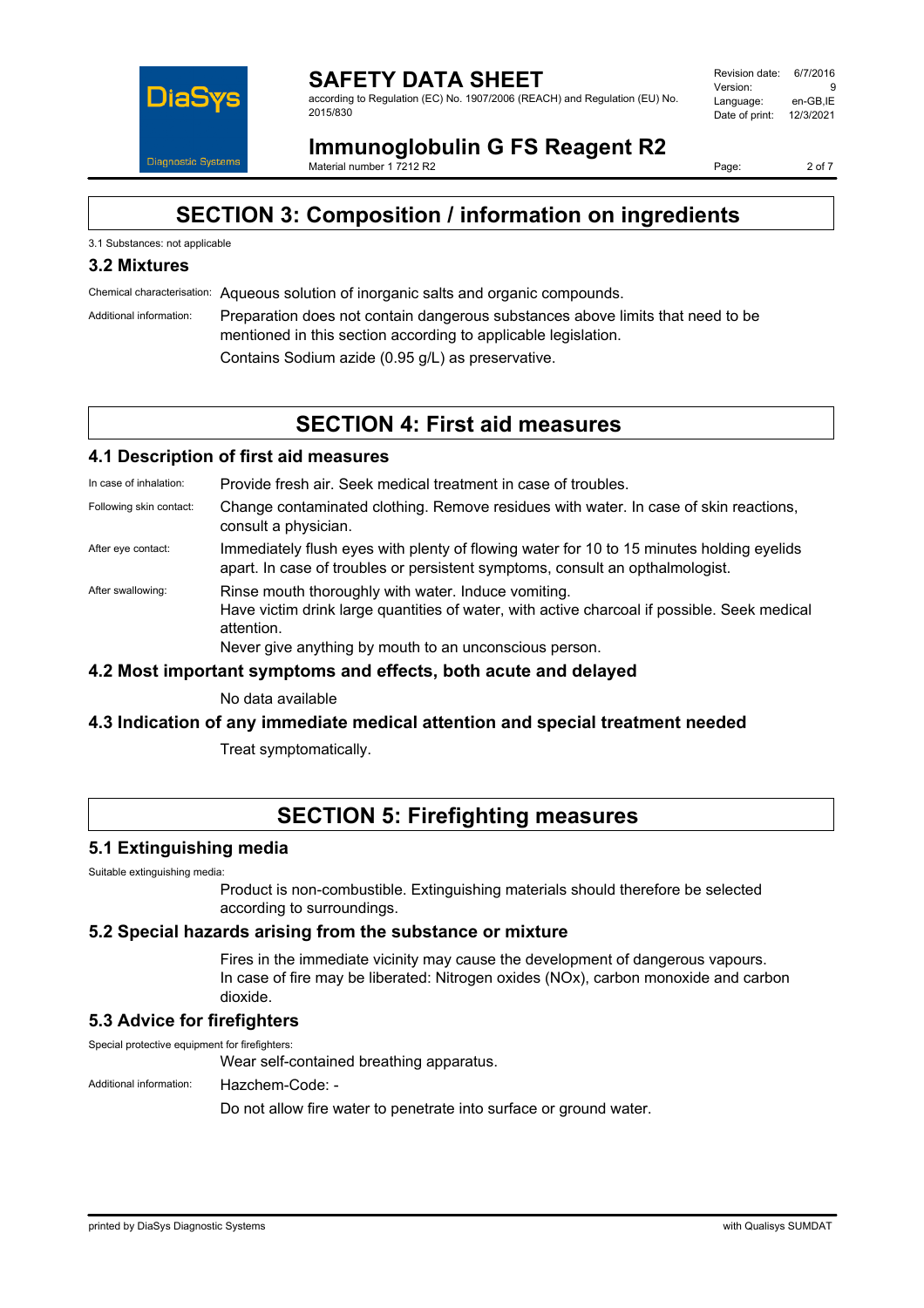

# **SAFETY DATA SHEET**

according to Regulation (EC) No. 1907/2006 (REACH) and Regulation (EU) No. 2015/830

Revision date: 6/7/2016 Version: 9<br>Language: en-GB IE Language: Date of print: 12/3/2021

# **Immunoglobulin G FS Reagent R2**

Material number 1 7212 R2

Page: 3 of 7

# **SECTION 6: Accidental release measures**

## **6.1 Personal precautions, protective equipment and emergency procedures**

Avoid contact with skin and eyes. Provide adequate ventilation.

### **6.2 Environmental precautions**

Do not allow to penetrate into soil, waterbodies or drains.

#### **6.3 Methods and material for containment and cleaning up**

Soak up with absorbent materials such as sand, siliceus earth, acid- or universal binder. Store in special closed containers and dispose of according to ordinance. Wash spill area with plenty of water.

## **6.4 Reference to other sections**

Refer additionally to section 8 and 13.

# **SECTION 7: Handling and storage**

## **7.1 Precautions for safe handling**

Advices on safe handling: Avoid contact with skin and eyes. Wear appropriate protective equipment. Keep all containers, equipment and working place clean. Provide adequate ventilation, and local exhaust as needed.

## **7.2 Conditions for safe storage, including any incompatibilities**

Requirements for storerooms and containers:

Keep containers tightly closed and at a temperature between 2 °C and 8 °C. Protect from light. Keep sterile.

## **7.3 Specific end use(s)**

No information available.

# **SECTION 8: Exposure controls/personal protection**

#### **8.1 Control parameters**

Additional information: Contains no substances with occupational exposure limit values.

#### **8.2 Exposure controls**

Provide good ventilation and/or an exhaust system in the work area.

## **Personal protection equipment**

#### **Occupational exposure controls**

| Respiratory protection: | Provide adequate ventilation.                                                                                                                                                                          |
|-------------------------|--------------------------------------------------------------------------------------------------------------------------------------------------------------------------------------------------------|
| Hand protection:        | Protective gloves according to EN 374.<br>Glove material: Nitrile rubber.<br>Breakthrough time: >480 min.<br>Observe glove manufacturer's instructions concerning penetrability and breakthrough time. |
| Eye protection:         | Tightly sealed goggles according to EN 166.                                                                                                                                                            |
| Body protection:        | Lab coat                                                                                                                                                                                               |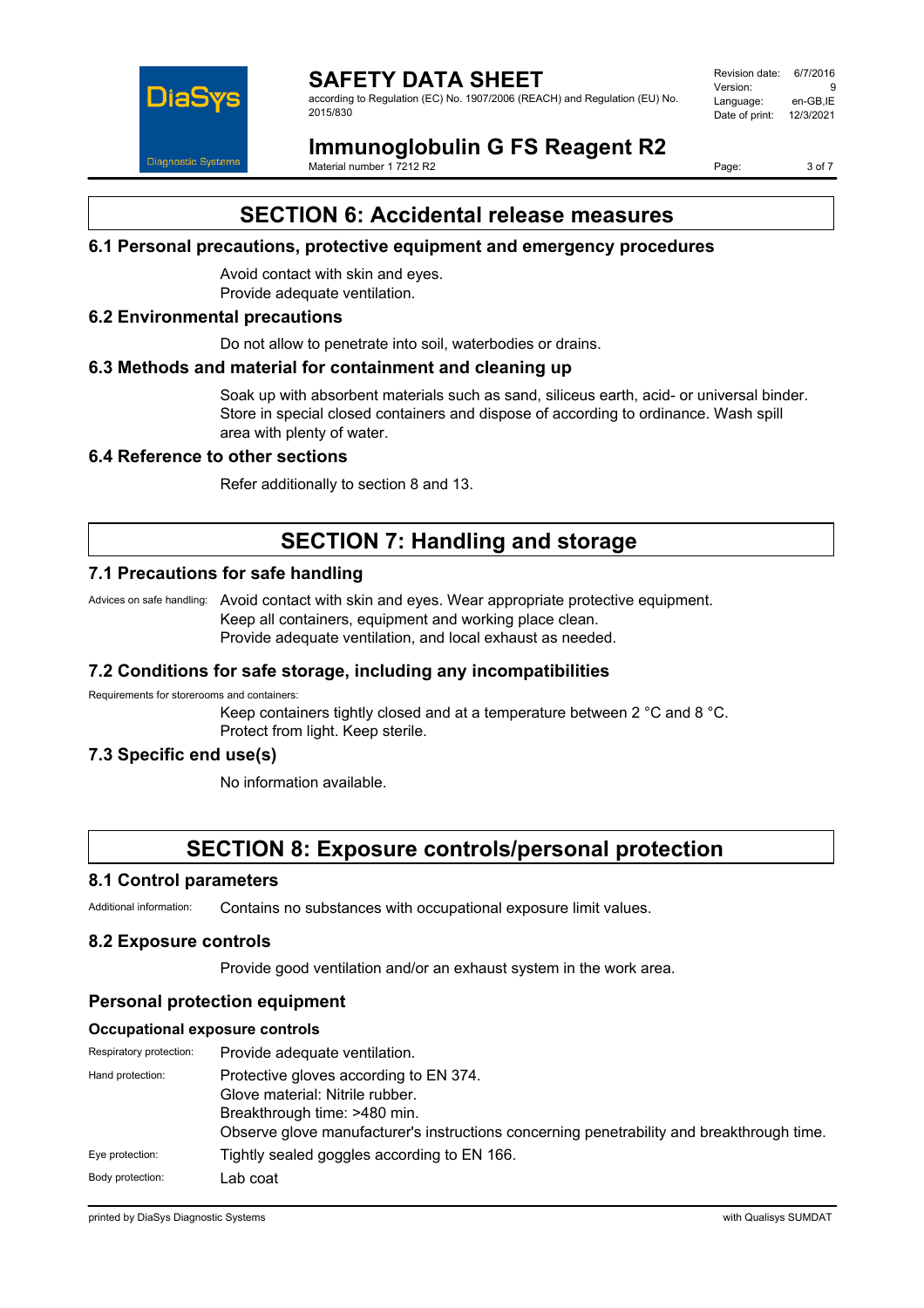

## **SAFETY DATA SHEET**

according to Regulation (EC) No. 1907/2006 (REACH) and Regulation (EU) No. 2015/830

| Revision date: | 6/7/2016  |
|----------------|-----------|
| Version:       | q         |
| Language:      | en-GB.IE  |
| Date of print: | 12/3/2021 |
|                |           |

# **Immunoglobulin G FS Reagent R2**

Material number 1 7212 R2

Page: 4 of 7

General protection and hygiene measures:

Avoid contact with skin and eyes. Change contaminated clothing. Wash hands before breaks and after work.

# **SECTION 9: Physical and chemical properties**

## **9.1 Information on basic physical and chemical properties**

| Appearance:                              | Form: liquid, weak opalescent<br>Colour: colourless up to brownish |
|------------------------------------------|--------------------------------------------------------------------|
| Odour:                                   | odourless                                                          |
| Odour threshold:                         | No data available                                                  |
| pH:                                      | at $25 °C$ : 7.85                                                  |
| Melting point/freezing point:            | No data available                                                  |
| Initial boiling point and boiling range: | No data available                                                  |
| Flash point/flash point range:           | not combustible                                                    |
| Evaporation rate:                        | No data available                                                  |
| Flammability:                            | No data available                                                  |
| <b>Explosion limits:</b>                 | No data available                                                  |
| Vapour pressure:                         | No data available                                                  |
| Vapour density:                          | No data available                                                  |
| Density:                                 | at 20 °C: 1.026 g/mL                                               |
| Water solubility:                        | completely miscible                                                |
| Partition coefficient: n-octanol/water:  | No data available                                                  |
| Auto-ignition temperature:               | No data available                                                  |
| Decomposition temperature:               | No data available                                                  |
| Viscosity, kinematic:                    | No data available                                                  |
| Explosive properties:                    | No data available                                                  |
| Oxidizing characteristics:               | No data available                                                  |
|                                          |                                                                    |

## **9.2 Other information**

Additional information: No data available

# **SECTION 10: Stability and reactivity**

## **10.1 Reactivity**

refer to 10.3

## **10.2 Chemical stability**

Stable under recommended storage conditions.

## **10.3 Possibility of hazardous reactions**

No hazardous reactions known.

## **10.4 Conditions to avoid**

Protect against heat /sun rays.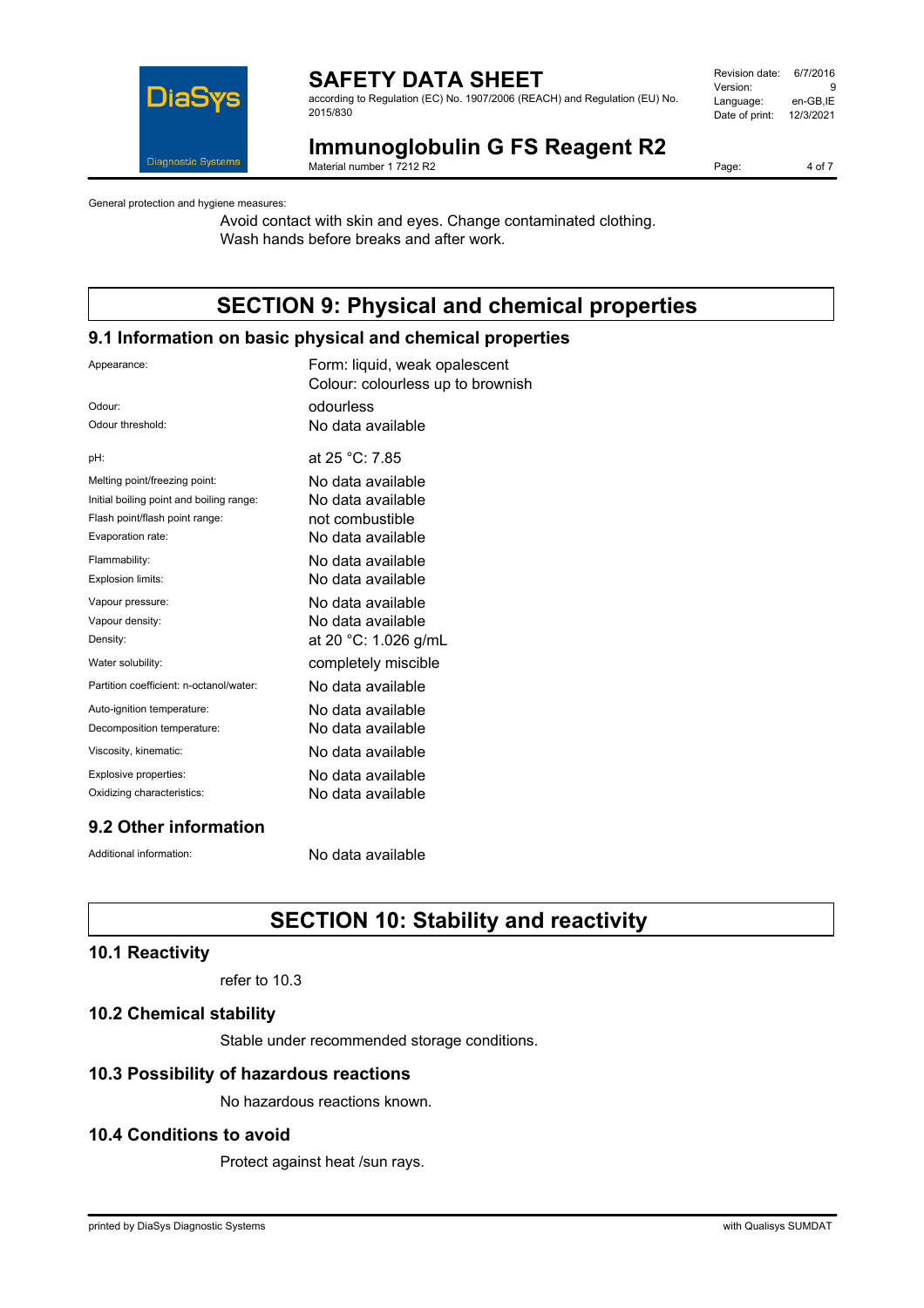

according to Regulation (EC) No. 1907/2006 (REACH) and Regulation (EU) No. 2015/830

| Revision date: | 6/7/2016  |
|----------------|-----------|
| Version:       | я         |
| Language:      | en-GB.IE  |
| Date of print: | 12/3/2021 |
|                |           |



**Immunoglobulin G FS Reagent R2**

Material number 1 7212 R2

Page: 5 of 7

## **10.5 Incompatible materials**

strong acids, alkalis

## **10.6 Hazardous decomposition products**

Fires in the immediate vicinity may cause the development of dangerous vapours. In case of fire may be liberated: Nitrogen oxides (NOx), carbon monoxide and carbon dioxide. Thermal decomposition: No data available

# **SECTION 11: Toxicological information**

### **11.1 Information on toxicological effects**

Toxicological effects: Acute toxicity (oral): Lack of data. Acute toxicity (dermal): Lack of data. Acute toxicity (inhalative): Lack of data. Skin corrosion/irritation: Lack of data. Serious eye damage/irritation: Lack of data. Sensitisation to the respiratory tract: Lack of data. Skin sensitisation: Lack of data. Germ cell mutagenicity/Genotoxicity: Lack of data. Carcinogenicity: Lack of data. Reproductive toxicity: Lack of data. Effects on or via lactation: Lack of data. Specific target organ toxicity (single exposure): Lack of data. Specific target organ toxicity (repeated exposure): Lack of data. Aspiration hazard: Lack of data. Other information: Contains Sodium azide (0.95 g/L): After resorption of toxic quantities: headache, dizziness, nausea, cough, vomiting, spasms, breathing paralysis, CNS disorders, low blood pressure, cardiovascular failure, unconsciousness, collapse.

# **SECTION 12: Ecological information**

## **12.1 Toxicity**

Further details: No data available

#### **12.2 Persistence and degradability**

Further details: No data available

#### **12.3 Bioaccumulative potential**

Partition coefficient: n-octanol/water:

No data available

## **12.4 Mobility in soil**

No data available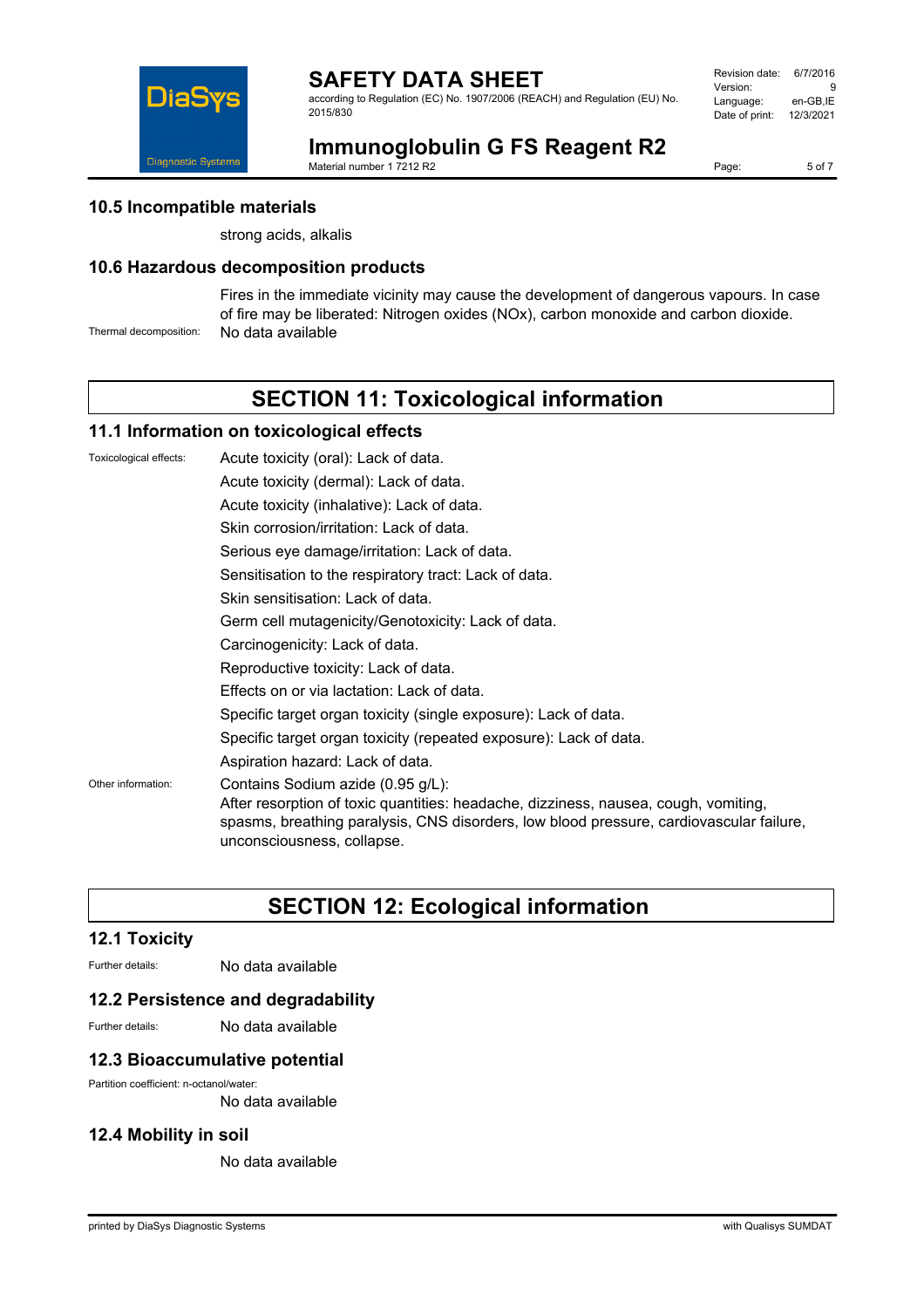

## **SAFETY DATA SHEET**

according to Regulation (EC) No. 1907/2006 (REACH) and Regulation (EU) No. 2015/830

| Revision date: | 6/7/2016  |
|----------------|-----------|
| Version:       | я         |
| Language:      | en-GB.IE  |
| Date of print: | 12/3/2021 |
|                |           |

# **Immunoglobulin G FS Reagent R2**

Material number 1 7212 R2

Page: 6 of 7

## **12.5 Results of PBT and vPvB assessment**

No data available

## **12.6 Other adverse effects**

General information: Do not allow to enter into ground-water, surface water or drains.

# **SECTION 13: Disposal considerations**

#### **13.1 Waste treatment methods**

#### **Product**

| Waste key number: | 16 05 06 <sup>*</sup> = Laboratory chemicals, consisting of or containing hazardous substances,<br>including mixtures of laboratory chemicals.<br>* = Evidence for disposal must be provided. |
|-------------------|-----------------------------------------------------------------------------------------------------------------------------------------------------------------------------------------------|
| Recommendation:   | Special waste. Dispose of waste according to applicable legislation.                                                                                                                          |
| Package           |                                                                                                                                                                                               |
| Waste key number: | 15 01 02 = Plastic packaging                                                                                                                                                                  |
| Recommendation:   | Dispose of waste according to applicable legislation.<br>Non-contaminated packages may be recycled.                                                                                           |

# **SECTION 14: Transport information**

## **14.1 UN number**

ADR/RID, IMDG, IATA-DGR:

not applicable

#### **14.2 UN proper shipping name**

ADR/RID, IMDG, IATA-DGR:

Not restricted

## **14.3 Transport hazard class(es)**

ADR/RID, IMDG, IATA-DGR:

not applicable

### **14.4 Packing group**

ADR/RID, IMDG, IATA-DGR:

not applicable

#### **14.5 Environmental hazards**

Marine pollutant: no

#### **14.6 Special precautions for user**

No dangerous good in sense of these transport regulations.

## **14.7 Transport in bulk according to Annex II of Marpol and the IBC Code**

No data available